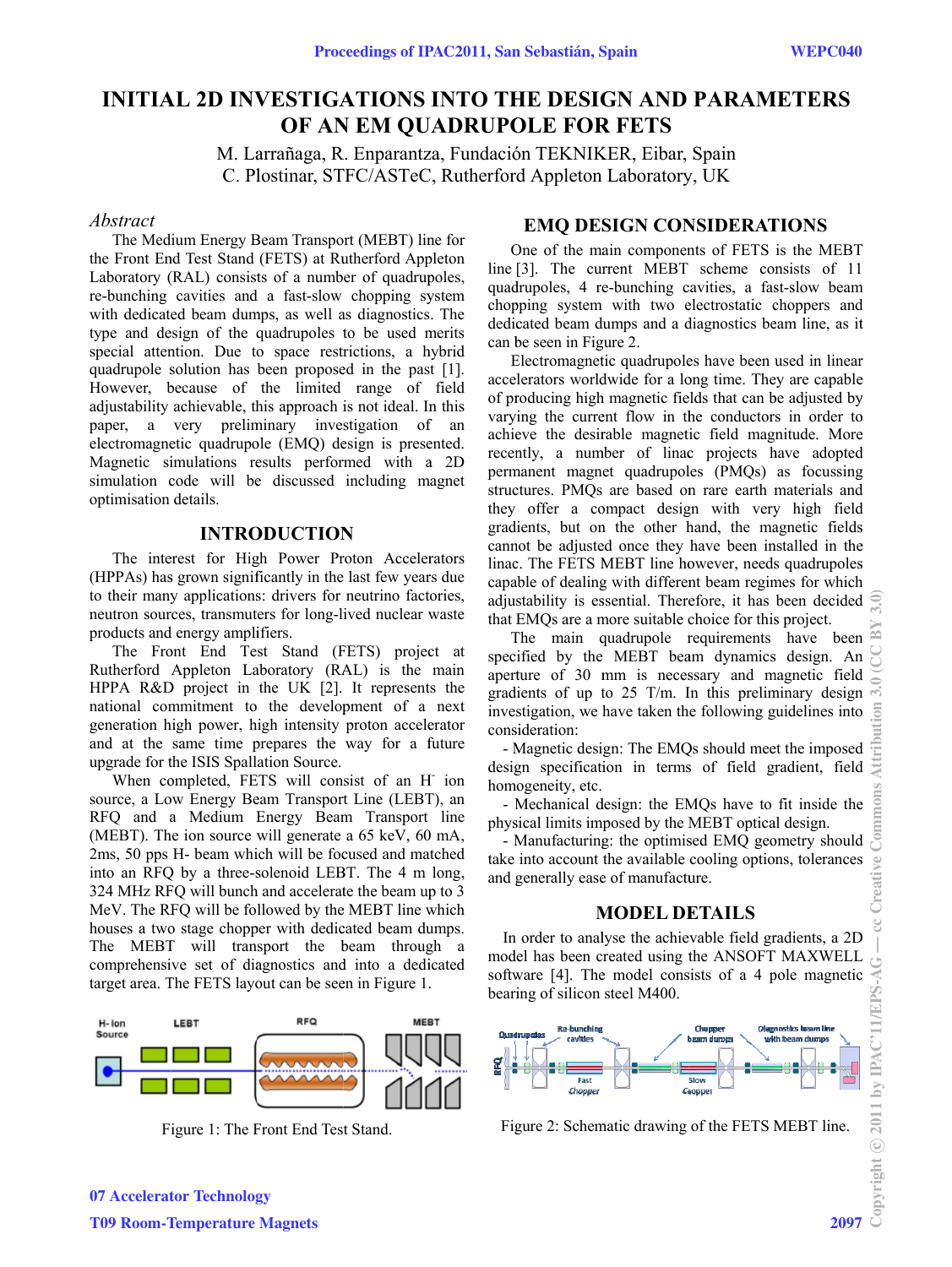This material has been chosen for its good magnetic and mechanical properties. Its magnetisation curve can be seen in Figure 3. To achieve the design field gradients, current densities of up to 5  $A/mm^2$  will be needed. This high current density requires a cooling system which will have to be integrated in the design. The most evident choice is using copper wire with cooling channels.



Figure 3: B-H curve for silicon steel M400.

### *Optimisation Procedure*

To facilitate the optimal choice of parameters in this multidimensional simulation space, ANSOFT MAXWELL allows multiple simulations to be performed automatically choosing the starting, final and step values for each variable. Each parameter was thus simulated and its effects independently studied. An example of an optimisation study can be seen in Table 1.

Table 1: Parameter Values Considered for Simulations

|                             | Size    | Step |
|-----------------------------|---------|------|
| Magnet aperture radius (mm) | 15      |      |
| Winding radius (mm)         | 40-80   | 10   |
| Yoke outer radius (mm)      | 100-150 | 10   |
| Winding angle $(°)$         | 65-75   |      |
| Current Density $(A/mm2)$   | $0 - 5$ | 05   |

A brief description of the above parameters is below. The quadrupole configuration can be seen in Figure 4.

The magnet aperture radius corresponds to the beam pipe of the MEBT line and is fixed.

The winding radius is the distance between the centre of the quadrupole and the outermost part of the coil.

The yoke outer radius is the outer quadrupole radius.

The winding angle is the angle between the abscissa and the opposite side of the winding.



Figure 4: Quadrupole configuration: A) Yoke Outer radius; B) Winding radius; C) Aperture radius; D) Winding angle.

#### **DESIGN RESULTS**

After performing the optimisation, various parameters can be chosen based on the simulation results. Additional constraints like manufacturing feasibility and mechanical limitations have to be taken into account. For example, the difficulty of the winding increases with the increase of the winding radius (B), and as a result the lowest radius that satisfies the gradient requirements is preferred. An example of a possible set of parameters can be seen in Table 2.

Table 2: A Possible Set of Practical EMQ Parameters

|                                | <b>Size</b> |
|--------------------------------|-------------|
| Magnet aperture radius (mm)    | 15          |
| Winding radius (mm)            | 50          |
| Yoke outer radius (mm)         | 100         |
| Winding angle $(°)$            | 75          |
| Max. Current Density $(A/mm2)$ | 5           |
| Max. Gradient $(T/m)$          | 26.88       |
| EMQ length (mm)                | 70          |

As expected, as shown in Figures 5 and 6, the winding radius and angle have a direct influence on the magnetic field gradient. As these two parameters increase, so does the gradient. This is clearly due to the fact that as the coil cross section area increases, more current flows through.

Simulations have also shown that the yoke outer radius influence on gradient is minimal above a certain value, as seen in Figure 7. The slight gradient variations are just simulation noise caused by mesh density differences between the various designs.

The gradient dependency on the applied current density can be seen in Figure 8, while Figure 9 shows a typical ANSOFT MAXWELL output of the magnetic field.